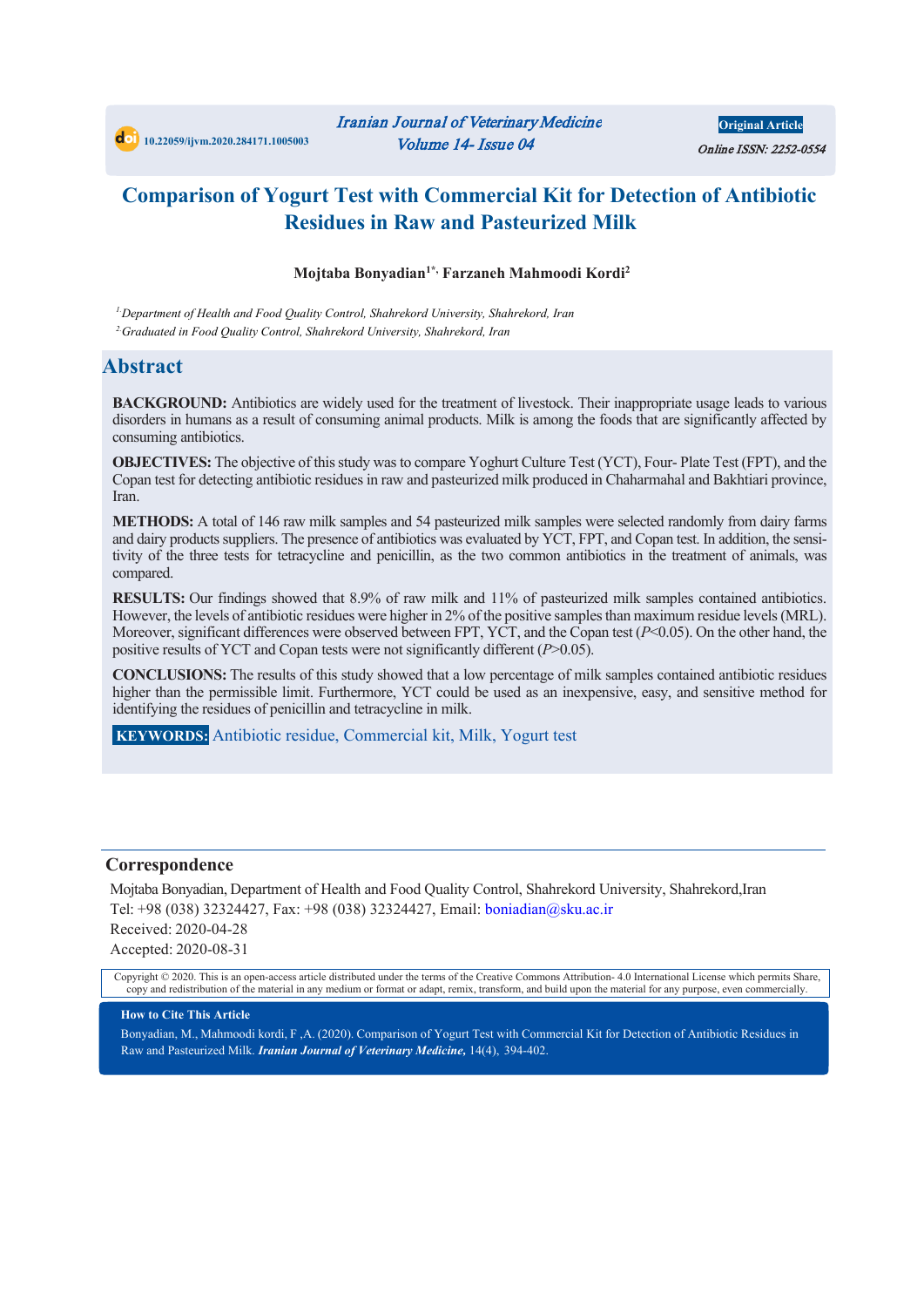#### **Introduction**

Antibiotics are antimicrobial compounds obtained from the secondary metabolism of microorganisms, which could destroy bacteria or inhibit their growth via affecting their structural or metabolic elements needed for survival. In contrast to primary metabolites, secondary metabolites are not essential for growth and reproduction and are produced by microorganisms for various reasons (Welsh *et al.*, 2019).

Long-term consumption of antibiotics at concentrations less than the therapeutic dose (1-10 mg/kg feed) results in an increased growth rate. In such conditions, the yield of feed digestion and weight gain are higher likely due to changes in microbial flora (World Health Organization, 2017). Irregular use of antibiotics for prevention and treatment for an inappropriate time causes the transfer of antibiotics into milk resulting in allergy and pathogenic bacterial resistance which is an important concern (Tumini *et al.*, 2019). Milk is exposed to various chemical contaminations including hormones, antiseptics, nitrites, nitrates, and nitrosamine, insecticides, fungal toxins, toxic metals, dioxins, and antibiotics. These substances enter milk through medicines, rations, and a milking environment (Meyer, 2000).

Antibiotics are used to control systemic and localized infections in dairy herds, among which mastitis is the main reason for consuming antibiotics. In comparison with the water-soluble antibiotics, fat-soluble antibiotics may remain in the udder for a longer time. Scientists found that the addition of antibiotics and anabolic compounds, such as artificial estrogen into feed could elevate the weight gain of livestock. Therefore, antibiotics and estrogens were commercially produced, and the Food and Drug Administration (FDA) permitted the consumption of these compounds (Kang *et al.*, 2005).

Various studies have been conducted to determine the contamination of milk and its products with antibiotics in different countries. Antibiotic residue in milk is not a new concern.

Studies conducted before 1960 showed that 6% of milk in the US market contained antibiotics residue. This rate decreased to 3.7% after 1960. However, 7%-15% of milk specimens in 1975 contained detectable levels of antibiotics. A study conducted on 1100 milk samples selected from a milk tank in 1963 in France demonstrated that 3.6% of the specimens had penicillin. In Kenya, studies carried out on pasteurized and non-pasteurized milk collected from local suppliers indicated that 16% of milk samples were contaminated with antibiotics (Kang *et al.*, 2005).

In Iran, many studies have been conducted on antibiotics in milk. An investigation in Qazvin revealed that 43% of the milk samples were contaminated with antibiotic residues. The cause of this high contamination rate was stated to be the irregular use of antibiotics in cattle farms. In addition, another study was conducted in 2014 in different parts of Iran on raw and pasteurized milk samples and it was observed that 30.76% of raw milk and 22.2% of pasteurized milk obtained from milk processing plants and retail shops contained antibiotics, respectively (Razzagh Mahmoudi *et al.*, 2014).

Antibiotics residue in milk is undesirable because it may cause antibiotic resistance by spreading antibiotic-resistant strains. Furthermore, some people, especially infants whose diet is mainly milk might develop an allergic reaction to antibiotics (Priyanka1 *et al.*, 2017). This is supported by the susceptibility of some people to an insignificant amount of penicillin in foods.

 In addition, antibiotics in milk destroy the beneficial bacteria used in making cheese yoghurt, and other fermented products. Therefore, they reduce the quality and quantity of products (Priyanka *et al.*, 2017). Milk is an important part of the daily diet and .is easily contaminated with antibiotic residues Given the fact that milk contaminated with antibiotics cannot be used for producing dairy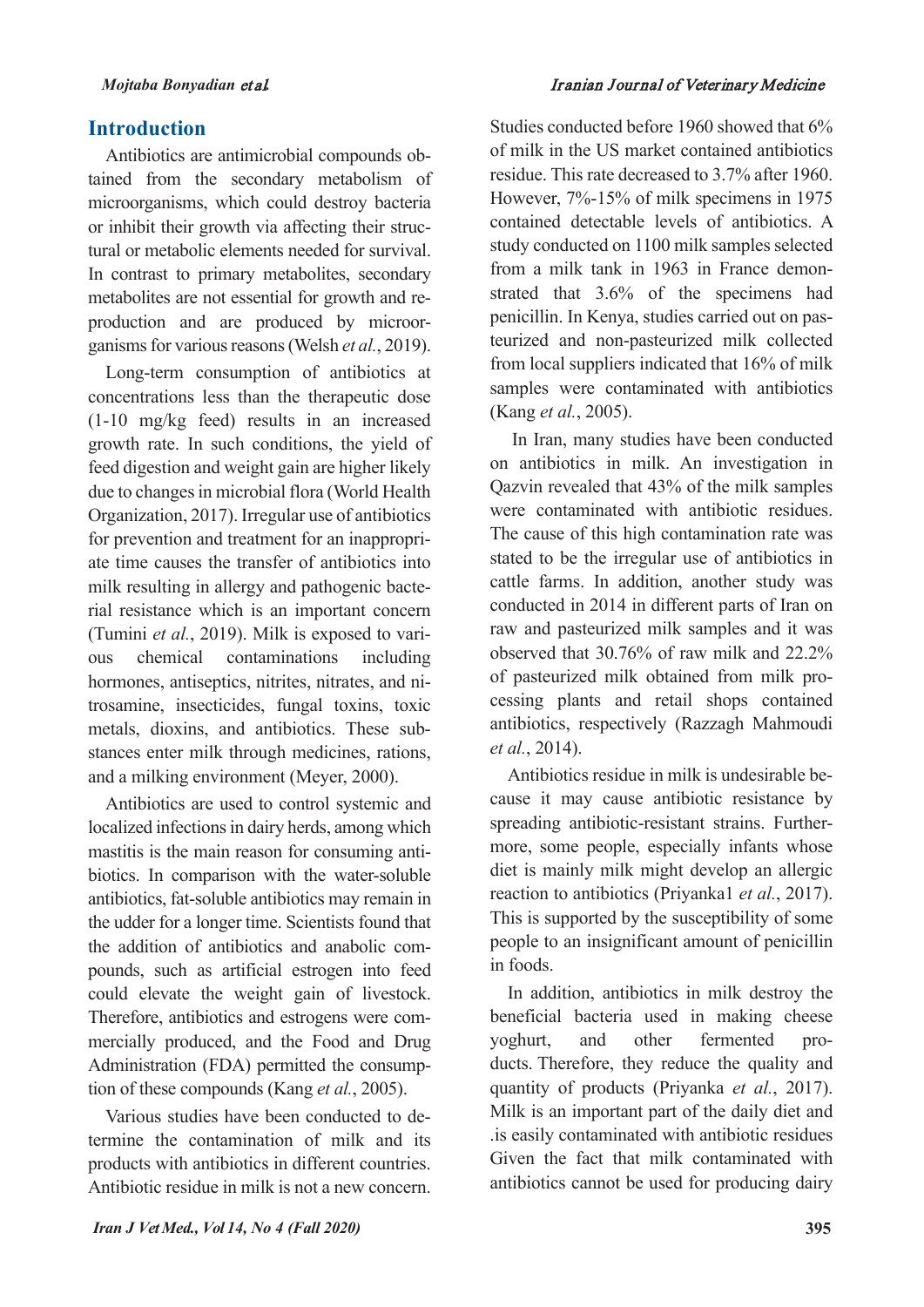fermented products, it is mainly utilized for producing pasteurized and sterilized milk resulting in many health problems in the .consumers The aim of this study was to compare YCT, FPT, and Copan test to identify antibiotic residues in raw and pasteurized milk produced in Chaharmahal and Bakhtiari province, Iran.

### **Materials and Methods**

#### **Sampling**

A total of 200 milk samples (146 raw milk samples and 54 pasteurized milk samples) were randomly collected from farms and dairy processing plants during Des 2018-June 2019. Samples were transferred to the laboratory on ice.

#### **YCT**

First, fresh healthy milk was skimmed by centrifuge, heated, and sterilized at 121°C for 10-15 min. Next, the samples were cooled to 42-44°C and 10-15 gr starter granules containing *Streptococcus thermophilus* and *Lactobacillus delbrueckii ssp*. *bulgaricus* were added to 0.5 L of sterilized milk. The inoculated milk was incubated at 42°C for 3-4 h until acidity reached 100° dormice. Afterwards, it was immediately transferred to the refrigerator. The obtained culture is known as mother culture (the Samples were stored at 5°C).

The samples were homogenized and heated to 85°C for 30 min in a warm water bath (Memmert WNB Co., Germany). The temperature of samples was rapidly reduced to 42-43°C and 1

mL of fresh well-stirred lactic inoculum (homogenized) was mixed with the milk sample. Next, 0.1 mL of red methyl reagent was added to the samples and were incubated at 42°C for 3 h, and color variations in the samples were checked. An antibiotic-free sample was used as negative control and a sample with antibiotics was applied as a positive control (penicillin and tetracycline, 0.5 ppm) (Khaled, 2004).

Antibiotic-free samples showed pink color after incubation because of the growth of starter bacteria leading to lactic acid production, while positive samples remained orange without acid production. Moreover, the presence or absence of lactic coagulation in samples was obvious from their consistency. The acidity was measured by an electric pH meter (Metrohm, Switzerland). The acidity of suspicious samples was about 10°D less than that of natural milk indicating the presence of antibiotics or other inhibitory compounds. The samples with pH>5.3 were considered positive samples (Tumini *et al.*, 2019).

#### **FPT**

The FPT has been recently investigated and its sensitivity as a standard method for identification of antibiotic residue has been approved by the EU. Five classes of antibiotics, including beta-lactam, tetracycline, sulfonamide, aminoglycoside, and a macrolide could be identified by thistest (Koenen-Dierick *et al.,* 1995) [\(Table](#page-2-0) [1\)](#page-2-0).

| pH  | <b>Bacteria type</b> | <b>Antibiotic type</b> |  |
|-----|----------------------|------------------------|--|
| 6   |                      | Penicillin class       |  |
|     | Bacillus subtilis    | Tetracycline class     |  |
| 7.2 | Bacillus subtilis    | Sulfonamide class      |  |
| 8   |                      | Aminoglycoside class   |  |
|     | Bacillus subtilis    | Penicillin class       |  |
| 8   | Micrococcus luteus   | Macrolide class        |  |

<span id="page-2-0"></span>**Table 1.** Identifiable medium and antibiotics by the four-plate test

To prepare 100 mL of medium, 0.345 gr of both casein and meat peptone, 0.5 g sodium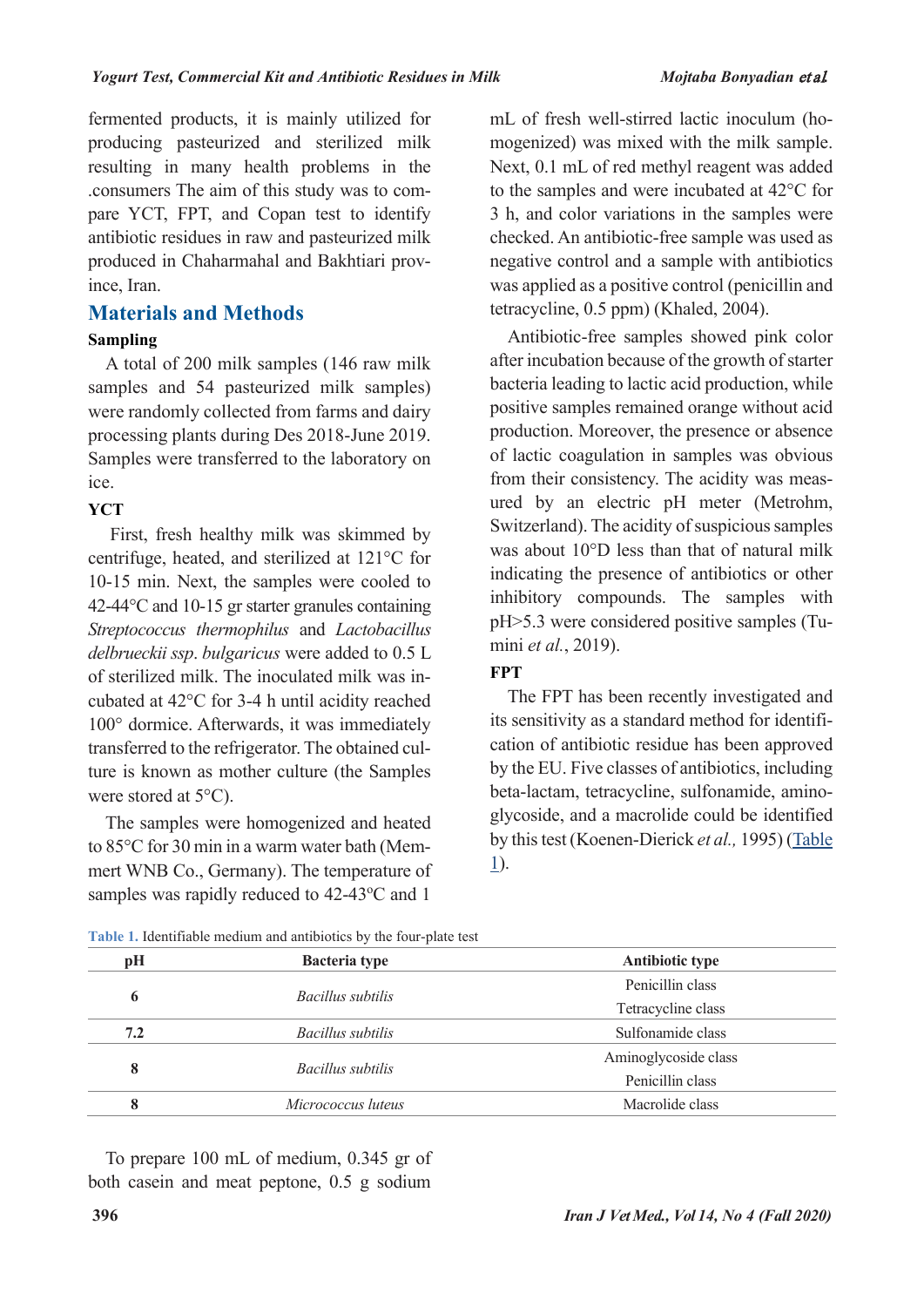chloride, and 1.3 g trimethoprim agar were weighed and dissolved in 100 mL distilled water. Next, 0.24 gr trisodium phosphate was added to the prepared medium. The pH values of the prepared medium were adjusted by a digital pH meter with acetic acid and sodium hydroxide as 6, 7.2, and 8. The media were sterilized at 121°C for 15 min in an autoclave (Zaim Mega F.I.M, China).

The absorbance of the two bacterial cultures *Bacillus subtilis* (Ptcc 1365) and *Micrococcus luteus* (PTCC 1169) was read at 580 nm by a spectrophotometer (Spectronic, Sweden) (Society for General Microbiology, 2006). Afterwards, 0.1 mLof each dilution of *B*.*subtilis* was added to 100 mL of the medium at pH 7. 7.2, and 8. In addition, 0.1 mL of the dilution of *M. luteus* was added to 100 mL of the medium with pH 8.

Blank disks with a thickness of 2 mm were coated with raw and pasteurized milk samples and were placed on the media along with positive and negative control samples. The plates with four pH values containing *B*. *subtillis* at 30°C and the plates containing *M*. *luteus* at 37°C were incubated for 24 h. Next, the inhibition zone was measured by Collis Vernier, and inhibition zones equal and larger than 2 mm in diameter were considered as a positive sample (Gaudin *et al.*, 2004). The inhibition zone in the FPT is only observed when antibiotics residue exceeds the permitted level.

## **Copan Test**

Copan test is used for detecting antibiotics residue in raw, heated, and dry milk samples. Copan kit (Chr. Hansen, Denmark) is used for the qualitative monitoring of antibiotics in milk. It has 96 microplates containing agar with the spores of *B*. *stearothermophilus* var. *calidolactis,* as well as glucose and Bromocresol purple (Forouzan *et al.*, 2014).

About 100 μl of milk sample was poured on the agar and put in a water bath at  $64\pm1\degree$ C for 3

h. In the absence of antibiotics, the spore grows, ferments glucose, and produces acid. Consequently, the color of the medium changes to yellow.

### **Comparison of Tests for Detecting Tetracycline and Penicillin**

First, healthy antibiotic-free milk was obtained from a healthy cow. It was homogenized for 5 min, heated at 85°C for 30 min, and tested for antibiotics by Copan test. Afterwards, dilutions 0.1, 0.5, 1, 2, 5, 10, and 20 mg/L of crystalline penicillin, as well as 0.1, 0.5, 1, 10, 25, 50, and 100 mg/L of tetracycline were added to milk. Negative and positive samples were prepared from antibiotic-free and antibioticcontaining milk, respectively. Finally, the samples were evaluated by YCT, FPT, and Copan test.

#### **Statistical Analysis**

Data were analyzed by SigmaStat <sup>2</sup> software using the Cochran test. P-value $\leq \cdot$ ,  $\cdot \circ$  was .considered significant

#### **Results**

The number of samples containing antibiotics residue is given in [Table](#page-2-0) 1. Eleven (7.5%) and 13 (8.9%) raw milk samples were positive by YCT and Copan test, respectively. Moreover, regarding the samples of pasteurized milk, 5 (9.3%) and 6 (11%) samples were positive with YCT and Copan test, respectively. Three (2%) raw samples and 1 (1.8%) pasteurized milk sample were positive by FPT [\(Figure](#page-4-0) 1). In the plate containing *B*. *subtillis* at pH 6, zones of inhibition >2 mm in diameter were observed indicating the residues of penicillin and tetracycline [\(Table](#page-4-1) 2).

The Chi-square test showed no significant difference between YCT and Copan test (*P*>0.05). However, significant differences were found between FPT and YCT, as well as between FPT and Copan test (*P*<0.05).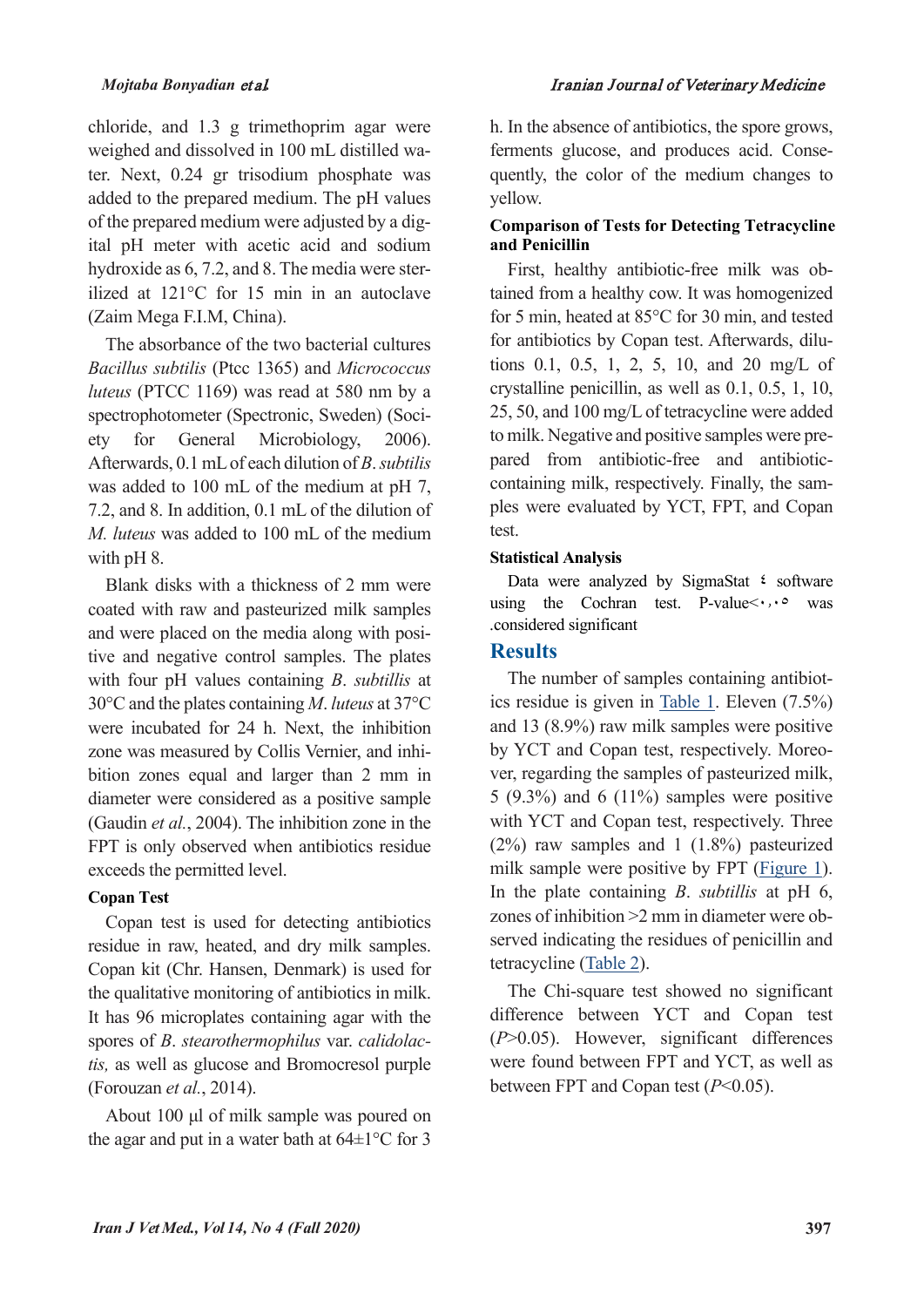#### *Yogurt Test, Commercial Kit and Antibiotic Residues in Milk Mojtaba Bonyadian* et al*.*

<span id="page-4-1"></span>**Table 2.** Occurrence of antibiotics residue in raw and pasteurized milk producing in chaharmahal and Bakhtiari province-Iran.

| <b>Samples</b>          | Number | Four plate test         | <b>Yogurt test</b>       | Copan test               |
|-------------------------|--------|-------------------------|--------------------------|--------------------------|
| Raw milk                | 146    | $3(2\%)$ <sup>a</sup>   | $11(7.5\%)$ <sup>b</sup> | $13(8.9\%)$ <sup>b</sup> |
| <b>Pasteurized milk</b> | 54     | $1(1.8\%)$ <sup>a</sup> | $5(9.3\%)$ <sup>b</sup>  | $6(11\%)$ <sup>b</sup>   |



<span id="page-4-0"></span>**Figure 1.** Antibiotic residues in raw and pasteurized milk determined with YCT and Copan tests.

According to our results, the limit of detection of FPT was 313 and 500 ppb for penicillin and tetracycline, respectively. The limit of detection for YCT was 60 ppb for penicillin and

100 ppb for tetracycline. However, for Copan test was 6 and 100 ppb for penicillin and tetracycline, respectively [\(Table](#page-4-2) 3).

<span id="page-4-2"></span>

|  | Table 3. Detection the limit of yogurt, four-plate, and Copan tests forpenicillin and tetracycline in milk. |  |
|--|-------------------------------------------------------------------------------------------------------------|--|
|  |                                                                                                             |  |

| Antibiotic        | Concentration | Four plate test | <b>Yogurt test</b>       | <b>Copan test</b> |
|-------------------|---------------|-----------------|--------------------------|-------------------|
| Penicillin (ppm)  | 0.006         | -               | $\overline{\phantom{a}}$ | $\! + \!\!\!\!$   |
|                   | 0.06          |                 | $\! + \!\!\!\!$          | $\! + \!\!\!\!$   |
|                   | 0.313         | $^{+}$          | $^{+}$                   | $^{+}$            |
|                   | 0.63          | $^{+}$          | $^{+}$                   | $^{+}$            |
|                   | 1.25          | $\! + \!\!\!\!$ | $\! + \!\!\!\!$          | $\! + \!\!\!\!$   |
|                   | 3.13          | $^{+}$          | $^{+}$                   | $+$               |
|                   | 6.25          | $^{+}$          | $\! + \!\!\!\!$          | $+$               |
|                   | 12.5          | $^{+}$          | $^{+}$                   | $^{+}$            |
| Tetracycline(ppm) | 0.1           | -               | $\! + \!\!\!\!$          | $+$               |
|                   | 0.5           | $^{+}$          |                          | $+$               |
|                   | 1             | $^{+}$          | $\! + \!\!\!\!$          | $+$               |
|                   | $10\,$        | $^{+}$          | $^{+}$                   | $^{+}$            |
|                   | 25            | $^{+}$          | $\! + \!\!\!\!$          | $+$               |
|                   | 50            | $^{+}$          | $^{+}$                   | $+$               |
|                   | 100           | $^{+}$          |                          | $+$               |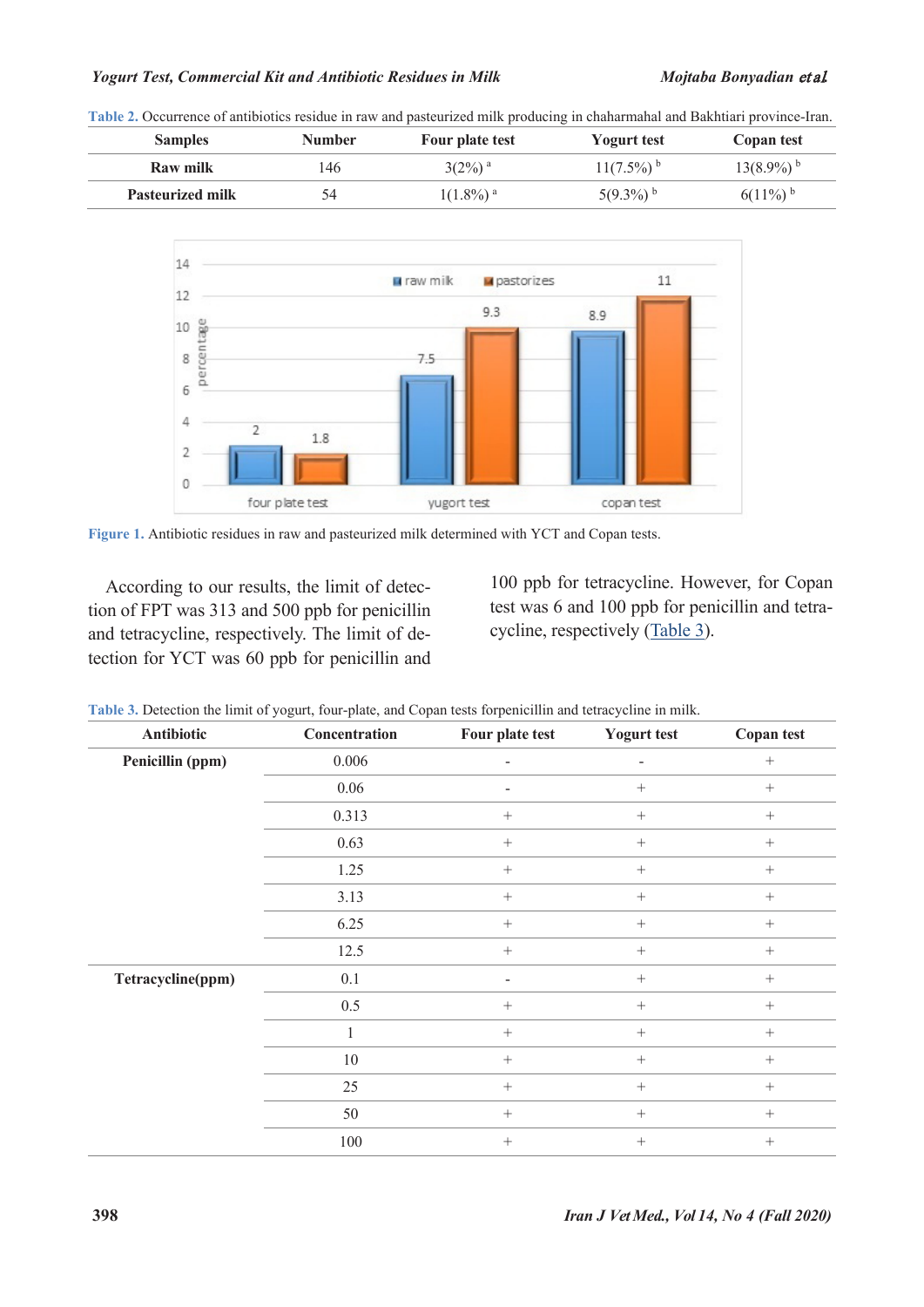# **Discussion**

According to the findings of the Copan test, 8.9% of raw milk and 11% of pasteurized milk produced in Chaharmahal and Bakhtiari province were contaminated with antibiotic residues. However, 2% of the positive samples were higher than MRL. Other studies have shown that raw milk produced in other parts of Iran contained antibiotic residues. Razzagh *Mahmoudi et al.* (2014) reported that 30.76% of raw milk produced in Ilam province, Iran was contaminated with antibiotic residues. In Pakdasht, Tehran, Iran, Mousavi *et al.* (2011) revealed that 13.3% of raw milk specimens were positive for antibiotics. A similar study in Ilkhchi, Tabriz, Iran using the Copan test showed that 5% of raw milk samples contained antibiotic residues (Movassagh and Karimi, 2010).

We observed that 11% of pasteurized milk was contaminated with antibiotic residues. The presence of antibiotics in pasteurized milk was reported from different provinces of Iran (Moghadam *et al.*, 2016; Aalipour *et al.,* 2013; Razzagh Mahmoudi *et al.,* 2014; Forouzan *et al.*, 2014). Rasouli and Bokaii (2010) found that 8.7% of pasteurized milk samples contained tetracycline and oxytetracycline in Tehran. Furthermore, Ghanavi *et al.* (2013) reported milk contamination with penicillin residuesin different parts of Iran by the BetaStar test. Beta-lactam residues were observed in 23.8% of raw and 10.2% of pasteurized samples. The greatest contamination of 50% was related to beta-lactam antibiotics.

Manafi *et al.* (2011) examined raw and pasteurized milk utilizing Delvotest in East Azerbaijan, Iran. Raw milk from 26% of industrial farms, 16% of collection centers, and 30% of pasteurized milk contained antibiotic residues. The high level of antibiotic residues in pasteurized milk could be attributed to the common usage of antibiotic- and preservative-free raw milk for producing fermented dairy products, such as yoghurt, buttermilk, and cheese in dairy processing plants. Moreover, high-quality raw milk is used for preparing ultra-high-temperature milk. Therefore, contaminated and lowquality milk is mainly used for producing pasteurized milk as a basic and widely used dairy product.

Sani *et al.* (2015) studied the residues of tetracycline and sulfonamides by enzyme-linked immunosorbent assay in Mashhad, Iran. The results revealed that 93% of the 42 samples contained sulfonamide. The level of sulfonamides was higher than the Codex Alimentarius of 25 ppm. Furthermore, 93% of the samples were contaminated with tetracycline. Tetracycline residue was lower than the Codex standard. Dabbaghmoghaddam *et al.* (2013) evaluated the residues of tetracycline by highperformance liquid chromatography and Delvo test in Tehran, Iran in 56 specimens of pasteurized milk. Overall, 33.93% of the samples contained tetracycline residues and 8.93% had antibiotic levels exceeding MRL.

Raw and pasteurized milk contamination with antibiotic residues have been reported from other countries. Layada *et al.* (2016) in Algeria found that 65.46% of milk samples contained antibiotic residue. In addition, Khanal *et al.* (2018) in Nepal studied the levels of penicillin and sulfonamide residues in raw milk samples. The results showed that 81% of the samples were positive for amoxicillin (68-802 µg/kg), 41% for sulfamethoxazole (31-69  $\mu$ g/kg), 27% for penicillin G (13-353  $\mu$ g/kg), and  $12\%$  for ampicillin  $(0.5-92 \mu g/kg)$ . In a study conducted by Prado in Brazil, raw milk samples were examined by HPLC indicating that 3% of the samples were contaminated with tetracycline (Prado *et al.*, 2015).

The YCT is based on the fermentation of suspicious samples by lactic thermophile bacteria (starters) and acidity measurement after 3 h incubation.Acidity was compared with the acidity of the control sample. The results of the YCT in the present study indicated that 7.5% of raw and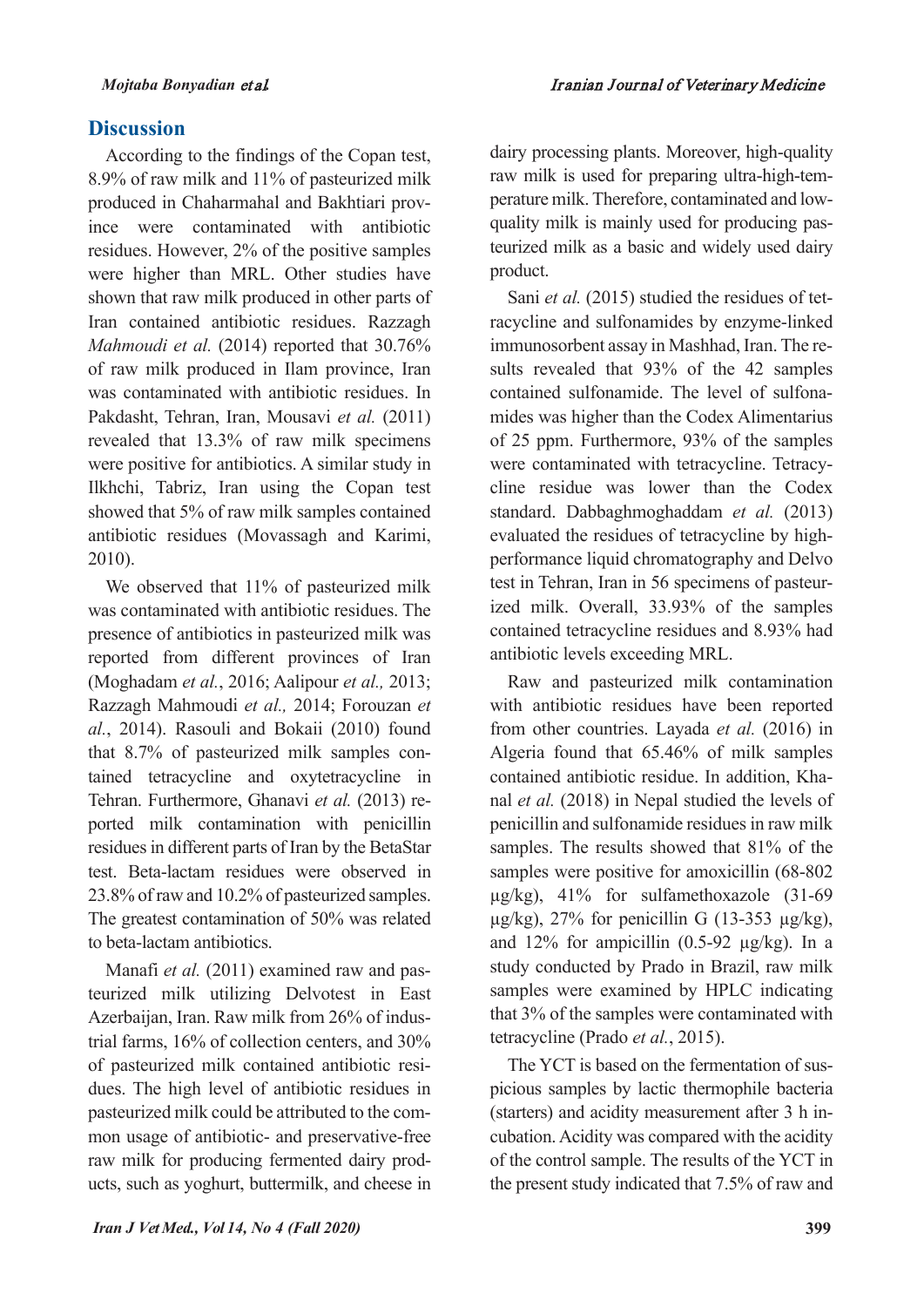9.3% of pasteurized milk samples had antibiotic residues.

According to the findings of the present study, the detection limit of YCT for penicillin and tetracycline was 60 and 100 ppb, respectively. The mentioned values are within the MRL of 100 ppb for penicillin and tetracycline (Commission CA, 2015). The sensitivity of FPT for detecting penicillin and tetracycline was 313 and 500 ppb, respectively.

 In the previous studies, the lack of clot formation was considered as an indicator of antibiotic level measurement in YCT, whereas in the present study, pH variations were considered as an indicator of the presence of antibiotics. The pH changes in milk begin before clot formation and when pH reaches the isoelectric point of casein protein  $(4.7)$  the clot is formed.

# **References**

- Aalipour F, Mirlohi M, Jalali M. (2013). Prevalence of antibiotic residues in commercial milk and its variation by season and thermal processing methods. *Int J Environ Health Eng*, 2, 41- 46. [DOI:10.4103/2277-9183.122429]
- Commission CA. (2015). *Maximum residue limits (MRLs) and risk management recommendations (RMRs) for residues of veterinary drugs in foods*. Updated at the 38th Session of the Codex Alimentarius Commission.
- Dabbagh moghaddam A, Tayyebi L, Falahatpishe AR, Mahmoudian M, Kousari N, Akbarin H, and Sabzikar AR. (2014). Evaluation of the tetracycline residues in pasteurized milks distributed in Tehran by HPLC method. *J Army Uni Med Sci*, 11(4), 318-323.
- Forouzan S, Rahimirad A, Seyedkhoei R, Asadzadeh J, Bahmani M. (2014). Determination of antibiotic residues in the pasteurized milk produced in west Azerbaijan province, north west of Iran. *J Coastal Life Med*, 2(4), 297-301.
- Gaudin V, Maris P, Fuselier R, Ribouchon JL, Cadieu N and Rault A. (2004). Validation of a microbiological method: The STAR protocol, a five-plate test, for the screening of antibiotic residues in milk. Food Addit Contam, 21, 422- 433. [DOI:10.1080/02652030410001667575]

Therefore, considering pH alterations is a more valid criterion than clot formation in YCT.

# **Conclusion**

 It could be concluded that antibiotic residues in milk specimens produced in Chaharmahal and Bakhtiari province are not high, compared to other studies. Furthermore, YCT based on pH changes as the main criterion could be recommended as a cost-efficient, rapid, and .reliable test for antibiotics detection in milk

#### **Acknowledgments**

The authors thank the deputy of research of Shahrekord University for supporting this research.

## **Conflict of Interest**

The author declared no conflict of interest.

[PMID]

- Ghanavi Z., Mollayi S., Eslami Z. (2013). Comparison between the amount of penicillin G residue in raw and pasteurized milk in Iran. *Jundishapur J Microbiol*, 6(7), e12724. [DOI:10.5812/jjm.12724]
- Kang EK, Aboge GO, Arimi SM, Kanja LW, Omore AO, and McDermott JJ. (2005). Investigation of the risk of consuming marketed milk with antimicrobial residues in Kenya. *Food Control*, 16, 349-355. [DOI:10.1016/j.foodcont.2004.03.015]
- Khaled H. (2004). Experimental design for the microbiological four-plate test for the detection of sulphadimidine residues at the levels of concern. *Bull Vet Inst Pulawy*, 48, 403-407.
- Khanal BKS, Sadiq MB, Singh M, Anal AK. (2018). Screening of antibiotic residues in fresh milk of Kathmandu Valley, Nepal. *J Environ Sci Health*, 53(1), 57-86. [DOI:10.1080/03601234.2017.1375832] [PMID]
- Koenen-Dierick K, Okerman L, Zutter L De, Degroodt JM, Hoof J Van, and Srebrnik S. (1995). A one-plate microbiological screening test for antibiotic residue testing in kidney tissue and meat: An alternative to the eec four-plate

**400** *Iran J Vet Med., Vol 14, No 4 (Fall 2020)*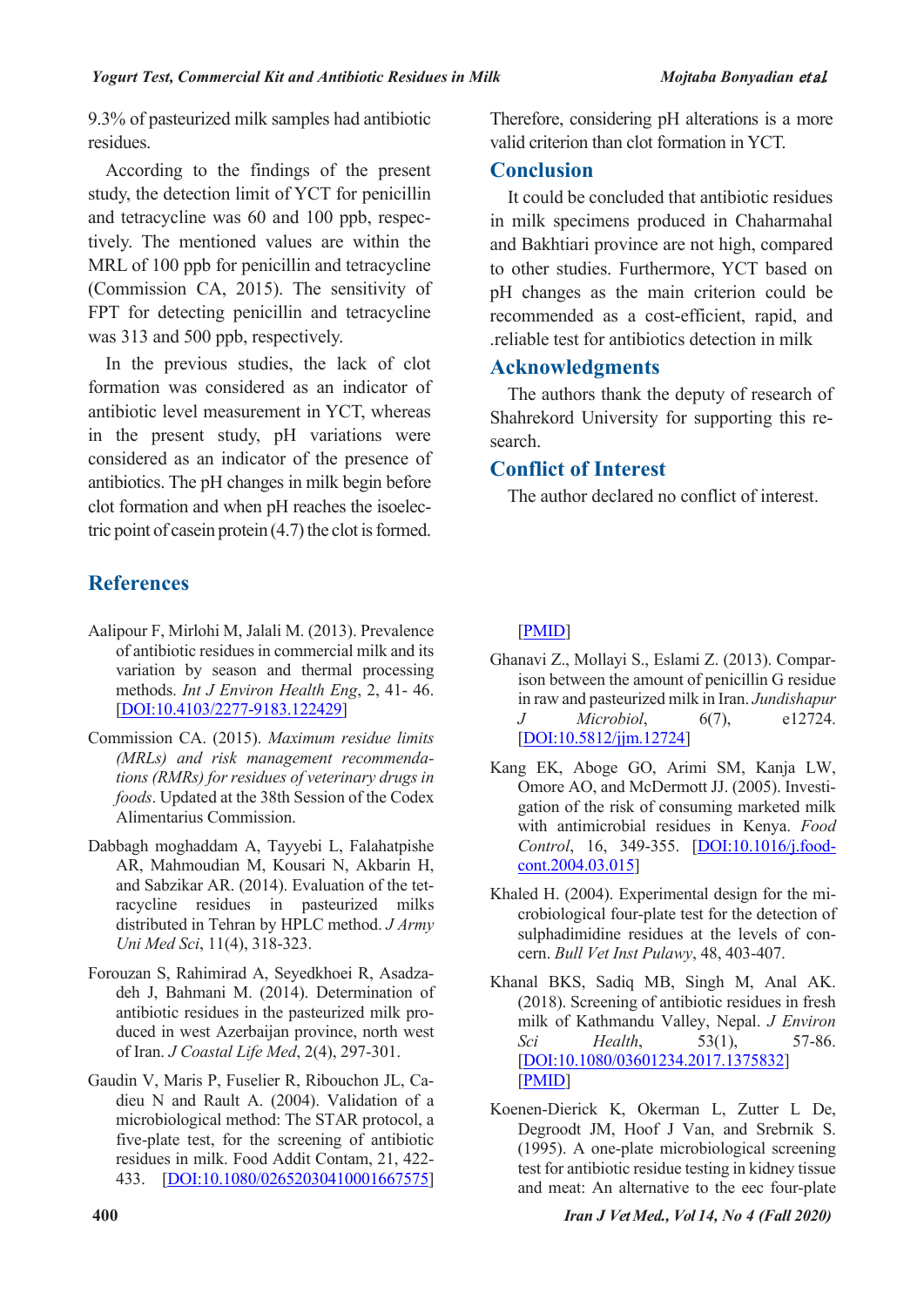#### *Mojtaba Bonyadian* et al*.* Iranian Journal of Veterinary Medicine

method? *Food Addit Contam*, 12, 77-82. [DOI:10.1080/02652039509374281] [PMID]

- Layada S, Benouareth D, Coucke W, Andjelkovic M. (2016). Assessment of antibiotic residues in commercial and farm milk collected in the region of Guelma (Algeria). *Int J Food Contam, 3* (19), 1-16. [DOI:10.1186/s40550-016-0042-6]
- Mahmoudi R, Amini K, Vahabzade M, Mir H, Vagef R. (2014). Antibiotic residues in raw and pasteurized milk, Iran. *J Res Health*, 4(4), 23- 29. [Article]
- Mahmoudi R, Norian R, Ghajarbeygi P. (2014). Survey of antibiotic residues in raw milk samples in Qazvin. *J Qazvin Uni Med Sci*, 18 (1), 45-52. [Article]
- Manafi M, Hesaraki J, Rafat SA. (2011). Monitoring of antibiotic residue in raw and pasteurised milk in East Azerbaijan of Iran by delvotest method. Journal of Food Research (Tabriz University), 20(3), 125-31.
- Meyer MT., Bumgarner JE., Varns JL., Daughtridge JV., Thurman EM., Hostetler KA. (2000). Use of radioimmunoassay as a screen for antibiotics in confined animal feeding operations and confirmation by liquid chromatography/mass spectrometry. *Sci Total Environ*, 248, 181-187. [DOI:10.1016/S0048-9697(99)00541-0]
- Moghadam MM, Amiri M, Riabi HR, Riabi HR. (2016). Evaluation of antibiotic residues in pasteurized and raw milk distributed in the south of Khorasan-e Razavi province, Iran. *J Clin Diagn Res*, 10(12), 31-35. [DOI:10.7860/JCDR/2016/21034.9034] [PMID] [PMCID]
- Mousavi, T., Salehi, M., Mohammad Sadegh, M. & Mohammadyar, L. (2011). Investigation of some additive residues in bulk raw milk collected from Pakdasht area in 2009. Journal of Food Hygiene, 1(1), 43-47.
- Movassagh MH., Karimi A.R. (2010). Determination of antibiotic residues in bovine milk in Tabriz, Iran. *Glob Vet*, 5(3), 195-197.
- Priyanka, P. S., Sheoran, M. S., & Ganguly, S.

(2017). Antibiotic residues in milk-a serious public health hazard. *J Environ Life Sci*, 2 (4), 99-102.

- Prado CK, Ferreira FD, Bando E, Machinski M J. (2015). Oxytetracycline, tetracycline, chlortetracycline and doxycycline in pasteurised cow's milk commercialised in Brazil. *Food Addit Contam Part B*, 8(2), 81-4. [DOI:10.1080/19393210.2014.968881] [PMID]
- Rasuli A, Abdalmaleki Z, Bokaie S., Kamkar A.A.F., Shams GR. (2010). A cross-sectional study on oxytetracycline and tetracycline residue in pasteurized milk supplied in Tehran by an HPLC method. *Iran J Vet Med*, 4, 1-3.
- Sani AM, Khezri M and Malekinejad S. (2015). Detection of tetracycline and sulfonamides in raw milk in Mashhad by competitive Elisa method. *Innov Food Sci Technol*, 7(3), 77-83.
- Society for General Microbiology. (2006). *Basic Practical Microbiology*. SMG, UK. 1-15.
- Tumini M, Nagel OG, Althaus RL. (2019). Five-assay microbiological system for the screening of antibiotic residues. *Rev Argent Microbiol*, 19, 3000-3. [DOI:10.1016/j.ram.2019.01.002] [PMID]
- Welsh JA, Braun H, Brown N, Um C, Ehret K, Figueroa J, Boyd D. (2019). Production-related contaminants (pesticides, antibiotics and hormones) in organic and conventionally produced milk samples sold in the USA. *Public Health Nutr*, 26, 1-9. [DOI:10.1017/S136898001900106X] [PMID] [PMCID]
- World Health Organization. (2017). *The medical impact of the use of antimicrobials in food animals*. Report of WHO Meeting, Berlin, Germany, 11(2), 13-17.
- Yamaki M, Berruga MI, Althaus RL, Molina MP and Molina A. (2004). Occurrence of antibiotic residues in milk from Manchega Ewe dairy farms. *J Dairy Sci*, 87, 3132-3137. [DOI:10.3168/jds.S0022-0302(04)73448-7]